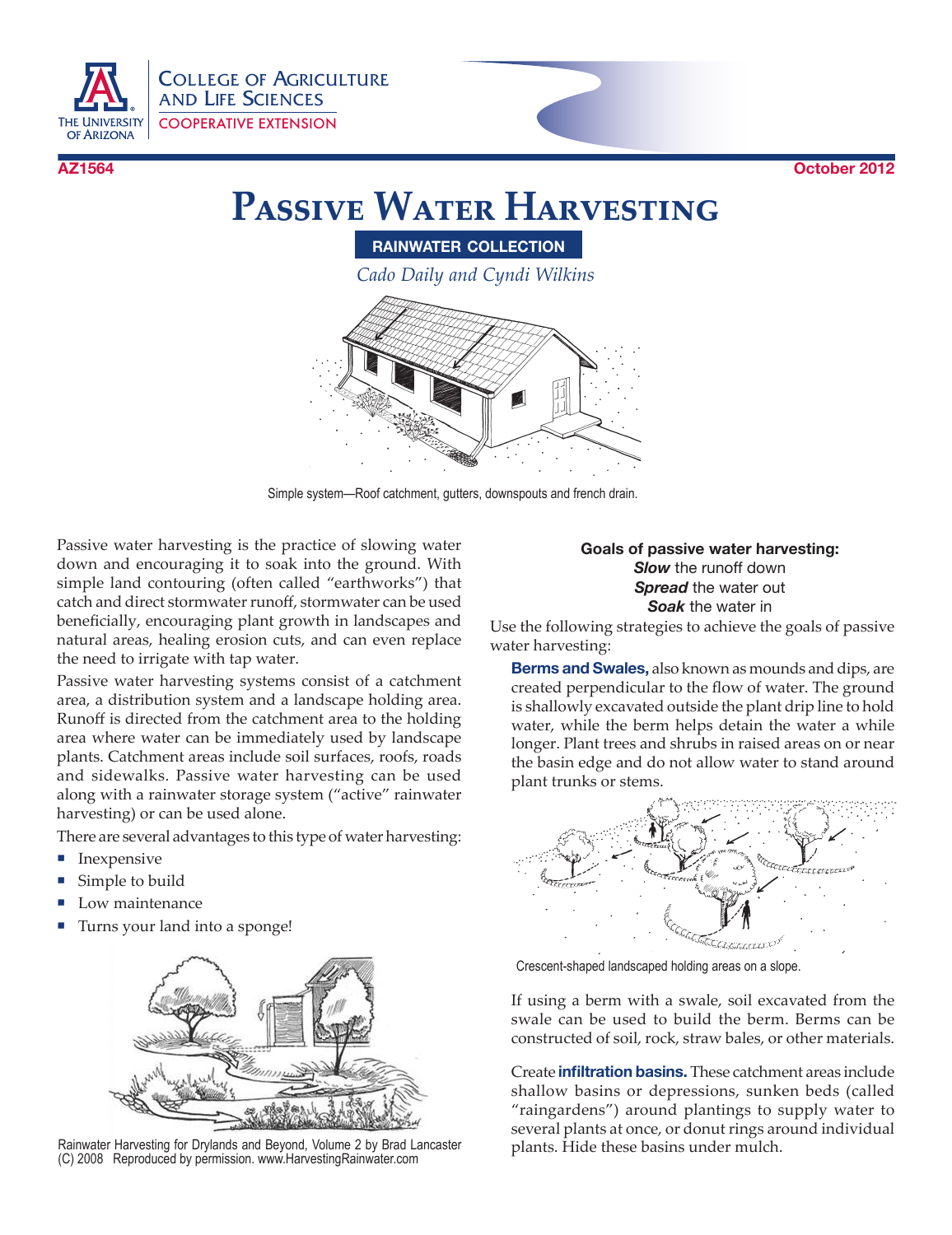

Shallow basins in-between plants



**D <sup>r</sup> y <sup>s</sup> t <sup>r</sup> <sup>e</sup> <sup>a</sup> <sup>m</sup> b <sup>e</sup> d <sup>s</sup>** meandering through landscapes with rock "speed bumps" along the channel will slow runoff

and encourage infiltration for use by nearby plants. Streambeds can have aesthetic value, creating a focal point in your landscape and provide the illusion of water.



Integrate earthworks by making them multi-functional. If a landscape is designed properly with berms, swales and the right plants, it can be a beautiful, natural landscape that relies solely on harvested rainwater.

For sloped areas, build **terraces.**  The multiple levels will slow runoff for plants and allow it to soak into the ground at each level.



 Consider **permeable hardscape** materials like porous pavement, un-mortared bricks or paving blocks with holes in them to prevent runoff and encourage penetration. Use impermeable surfaces to direct runoff to useful areas.



Simple system—Roof catchment, gutters, downspouts and french drain. Sonoran Permaculture Guild, Tucson, AZ.

 **French drains** or dry wells are holes or trenches filled with gravel. Use French drains to direct water away from areas allowing water to infiltrate into the soil in a more appropriate location and supply water to plants. Keep water away from building and wall foundations.

# **ARIZONA Water Rights**

It is OK to capture water that **originates** on your property. BUT per ARS 45-141, waters of all sources, flowing in streams, canyons, ravines or other natural channels **cannot be captured** unless you have legal appropriation rights. If you detain appropriated waters with passive harvesting structures, you must allow the water to pass through the structures.

# **Resources**

UA Publications (**http://cals.arizona.edu/pubs/**): RainScapes, AZ1539

Harvesting Rainwater for Landscape Use, AZ1344 Rainwater Collection – Basic Components of a Rainwater Storage System, AZ1565

Additional resources: **waterwise.arizona.edu** Rainwater Collection – Calculating Water Supply and Demand to Estimate Storage Needs

# **References**

Rainwater Harvesting for Drylands and Beyond, Vol. 2 B. Lancaster

Harvesting Rainwater for Landscape Use, P. Waterfall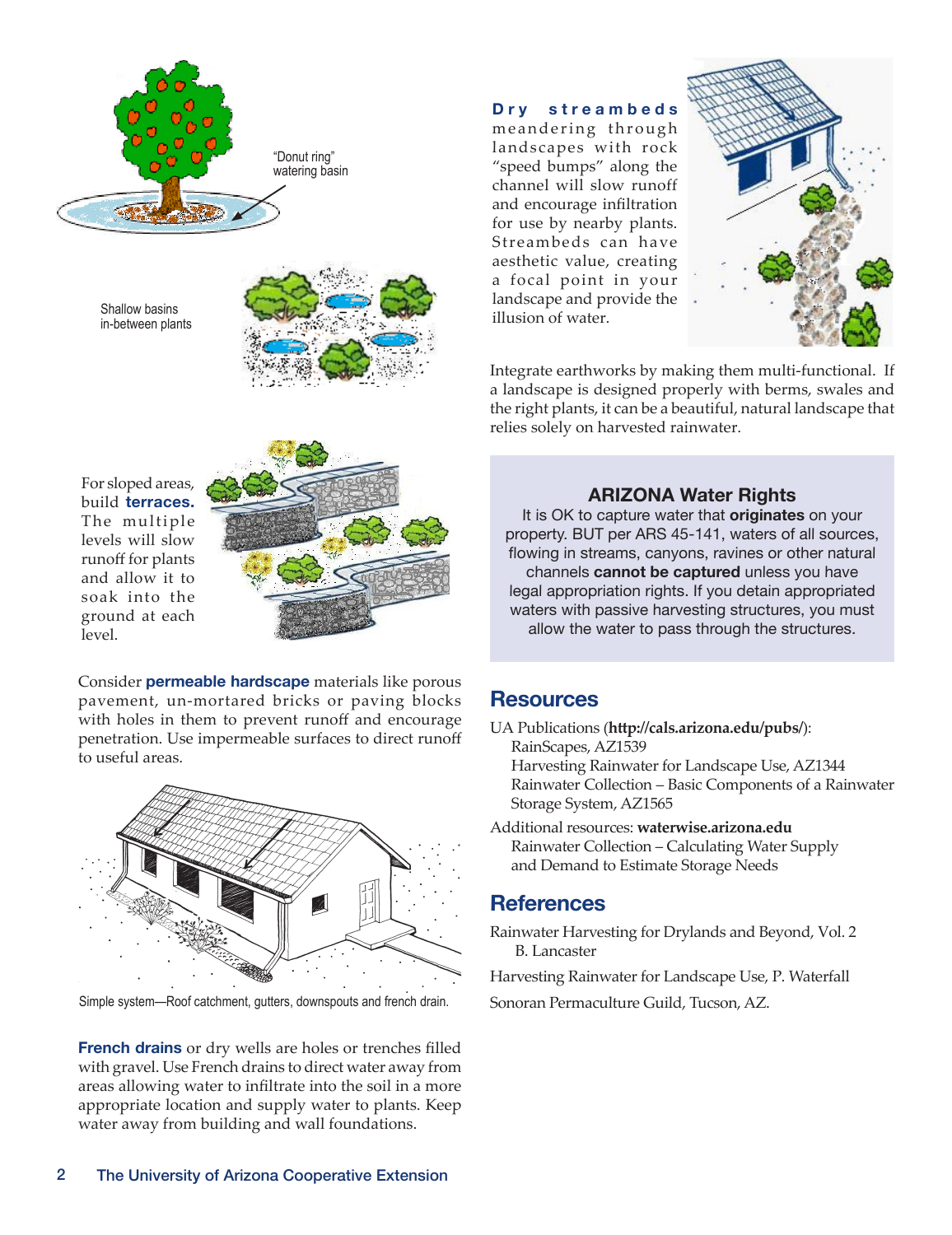# **Rainwater Management and Harvesting Principles** *Detailed principles to help create your earthworks*

#### **START MANAGING WATER AT TOP OF WATERSHED**

- $\blacksquare$  Define the site "watershed" including off-site drainages that contribute to or receive runoff from your site
- Manage water at the top, and in small increments throughout the site to reduce the volume and force of water collecting at the bottom
- ¡ Work with upstream neighbors to encourage them to conduct water harvesting at their site, or capture their water as it enters your site and put it to use

#### **CREATE MULTIPLE SUBWATERSHEDS**

- Water is easier to manage at many small points than at one large point
- $\blacksquare$  Where possible, use existing topography to create multiple small subwatersheds at your site to collect water
- Where natural topography isn't sufficient, create multiple subwatersheds by altering land slope

#### **SPREAD AND INFILTRATE THE WATER**

- $\blacksquare$  The least expensive place to store water is in the soil
- Channelized, silt-laden water has erosive power, so spread the water out at intervals to slow its flow and allow sediments to drop out of suspension
- Water that is spread out over soil has more places to infiltrate into the soil
- $\blacksquare$  The more water that infiltrates into the soil, the less has to be managed as surface stormwater
- ¡ Water stored in the soil should be in locations where it supports vegetation

#### **PREPARE FOR OVERFLOW**

- $\blacksquare$  In the desert southwest, there can be very heavy localized rains that cause extreme flooding
- $\blacksquare$  Water harvesting structures that receive water from moderate to large catchment areas need to allow excess water to flow safely out
- Overflow devices need to be sized to handle extreme events and armored (e.g. lined with rock) to prevent erosion
- Overflow devices need to be maintained

#### **MULCH TO REDUCE EVAPORATION**

- $\blacksquare$  Much of the water that sinks into soil is quickly evaporated in the hot season
- A layer of mulch will reduce evaporation causing the water to stay in the soil where it is available to support plants
- $\blacksquare$  Mulch can be a 3-6 inch thick layer of organic material (bark, compost, straw) or 2 inch thick inorganic material (rock, gravel)
- Organic mulches help build soil as they decompose, and need to be renewed periodically
- $\blacksquare$  Plants that drop their leaves help build organic mulches for themselves but may still need additional mulch
- $\blacksquare$  If rock is already present at a site this might be a good source for inorganic mulches

#### **PUT RAINWATER TO BENEFICIAL USE**

- Think of the ways you use water at your site and figure out how you can use harvested rainwater for them
- Rainfall is low in salts compared to groundwater and plants grow better with rainwater than with groundwater
- Rainwater stored in soil is ideal for supporting plants

#### **START SMALL AND ADJUST YOUR SYSTEMS AS NEEDED**

- $\blacksquare$  It's best to try out ideas on a small scale first then adjust them as you see how they function when it rains
- $\blacksquare$  Take the lessons you learn from small scale trials into larger scale systems when you are ready
- Inspect and maintain your systems regularly and especially after big rains



*"You have to think like a beaver. If it doesn't work just right the first time, go back and make it better."* Ben Lomeli

#### **CREDITS**

Rainwater Management and Harvesting Principles compiled by the teachers of the Sonoran Permaculture Guild in Tucson. For more information visit **www.sonoranpermaculture.org.** Used by persimission.